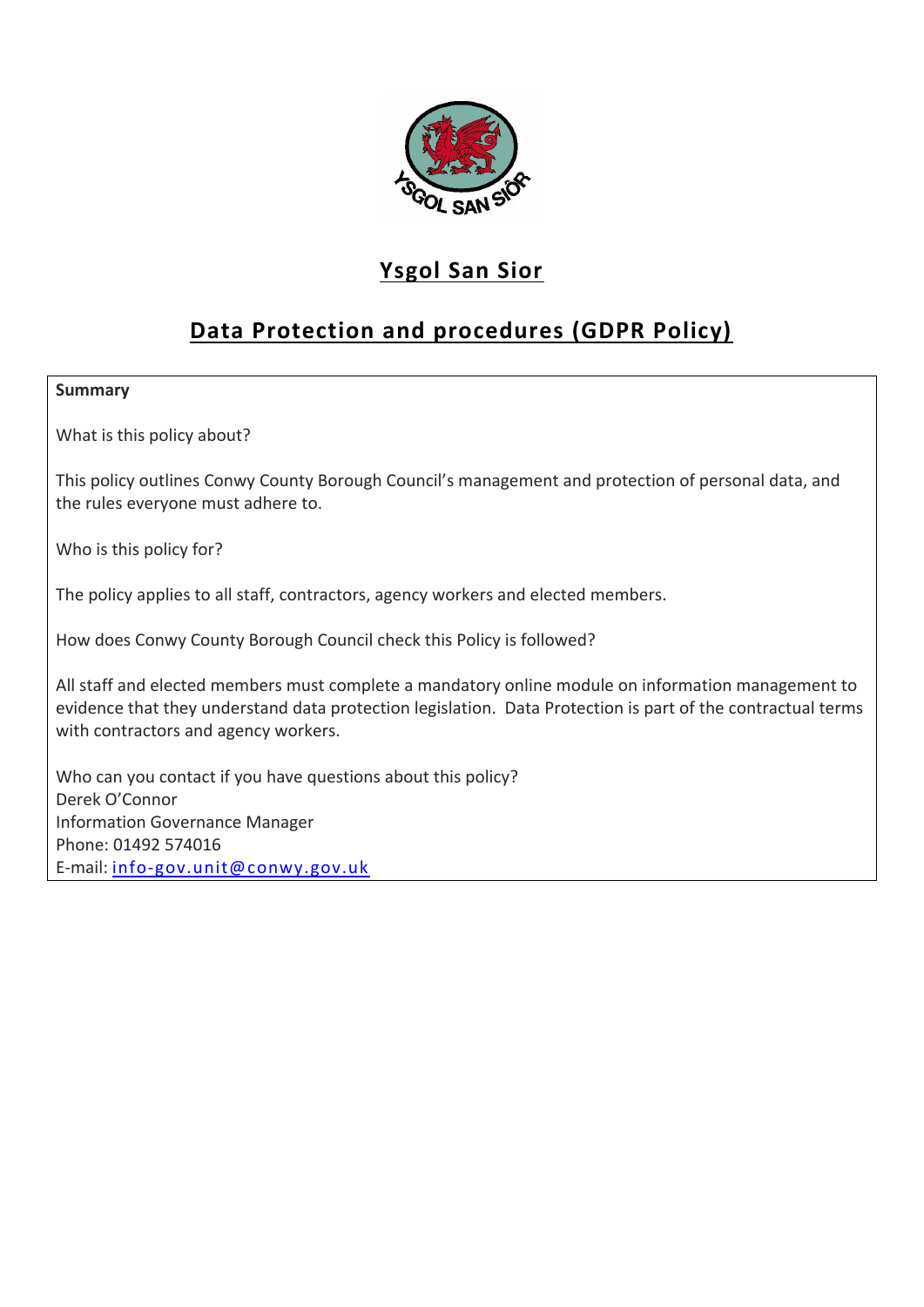# **1 Introduction**

We hold personal data about our employees, clients, suppliers and other individuals for a variety of council business purposes.

This policy sets out how we seek to protect personal data and ensure that staff understand the rules governing their use of personal data to which they have access in the course of their work. In particular, this policy requires staff to ensure that the Data Protection Officer (DPO) be consulted before any significant new data processing activity is initiated to ensure that relevant compliance steps are addressed.

## **2 Definitions**

| <b>Council business</b> | The purposes for which personal data may be used by us:                                          |
|-------------------------|--------------------------------------------------------------------------------------------------|
| purposes                |                                                                                                  |
|                         | Personnel, administrative, financial, regulatory, payroll and business development               |
|                         | purposes.                                                                                        |
|                         |                                                                                                  |
|                         | Council business purposes include (but are not limited to) the following:                        |
|                         | Compliance with our legal, regulatory and corporate governance                                   |
|                         | obligations and good practice                                                                    |
|                         | Gathering information as part of investigations by regulatory bodies or in                       |
|                         | connection with legal proceedings or requests                                                    |
|                         | Ensuring Corporate and service policies are adhered to (such as policies                         |
|                         | covering email and internet use)                                                                 |
|                         | Operational reasons, such as recording transactions, training and quality                        |
|                         | control, ensuring the confidentiality of official sensitive information,                         |
|                         | security vetting, and checking.                                                                  |
|                         | Investigating complaints<br>$\overline{\phantom{a}}$                                             |
|                         | Checking references, ensuring safe working practices, monitoring and<br>$\overline{\phantom{a}}$ |
|                         | managing staff access to systems and facilities and staff absences,                              |
|                         | administration and reviews                                                                       |
|                         | Monitoring staff conduct, disciplinary matters                                                   |
|                         | Communication with the public                                                                    |
| <b>Personal data</b>    | Information relating to identifiable individuals, such as clients, customers, job                |
|                         | applicants, current and former employees, current and former elected members,                    |
|                         | agency, contract and other staff, clients, suppliers and marketing contacts.                     |
|                         |                                                                                                  |
|                         | Personal data we gather may include: individuals' contact details, educational                   |
|                         | background, financial and pay details, details of certificates and diplomas, education           |
|                         | and skills, marital status, nationality, job title, and CV. (This list is not exhaustive)        |
| <b>Special</b>          | Special categories data includes an individual's racial or ethnic origin, political opinions,    |
| categories              | religious or similar beliefs, trade union membership (or non-membership), physical or            |
|                         | mental health or condition, criminal offences, or related proceedings.                           |
|                         |                                                                                                  |
|                         | Any use of special categories data should be strictly controlled in accordance with this         |
|                         | Special categories also includes biometrics, DNA, facial and fingerprint<br>policy.              |
|                         | recognition.                                                                                     |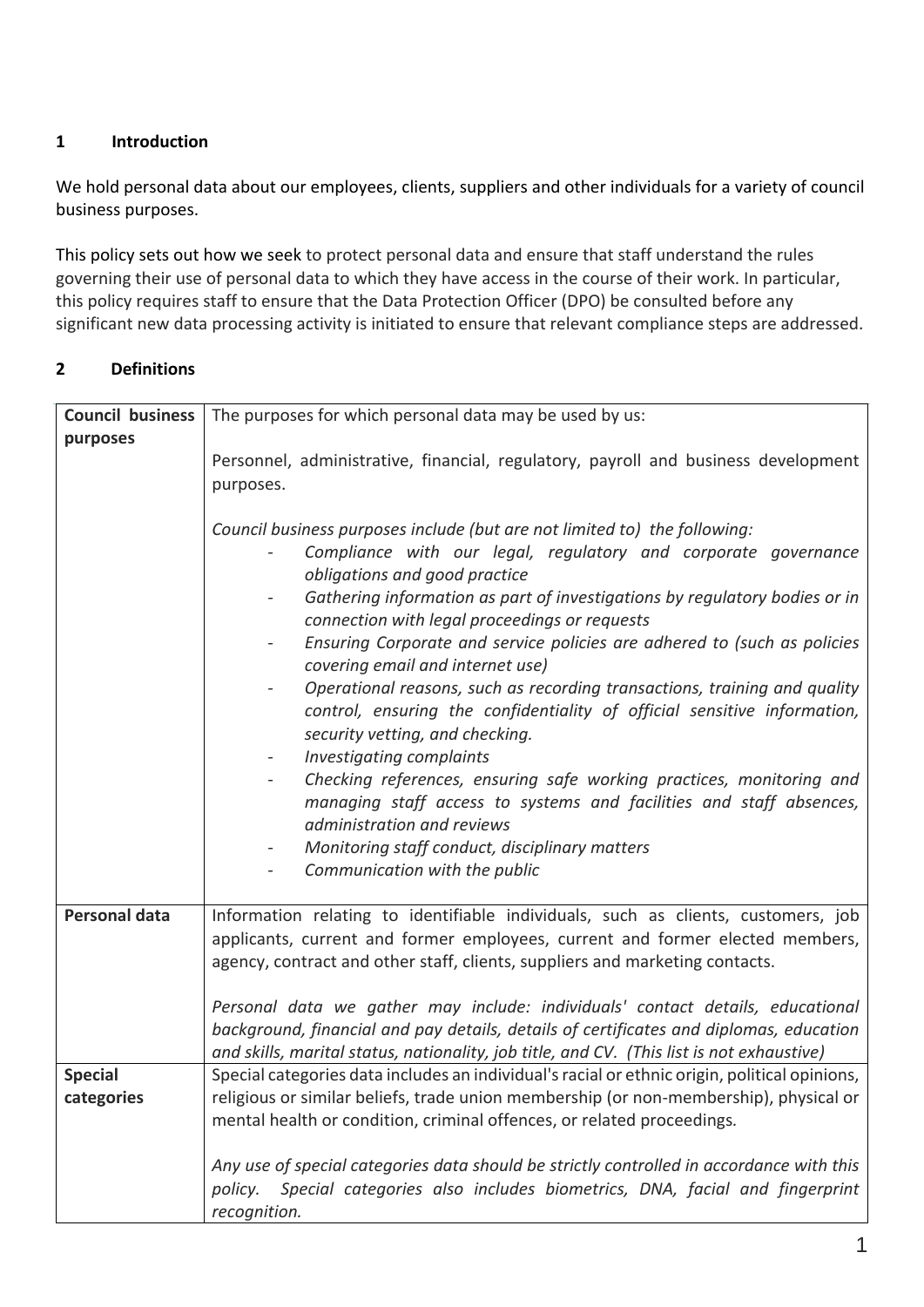| <b>Data Controller</b> | The data controller is the person (or business) who determines the purposes for      |
|------------------------|--------------------------------------------------------------------------------------|
| and Data               | which, and the way in which, personal data is processed.                             |
| <b>Processor</b>       | By contrast, a data processor is anyone who processes personal data on behalf of the |
|                        | data controller (excluding the data controller's own employees)                      |

## **3 Scope**

This policy applies to all staff, contractors, agency workers and elected members. **You must be familiar with this policy and comply with its terms.**

This policy supplements our other information governance policies which are all located on the intranet. These policies include:

- Information security policy
- IT security policy
- Internet acceptable use policy
- Email acceptable use policy
- **•** Privacy Notices and Guidance
- Consent Policy
- Data Incident Policy
- Subject Access Request Policy

We may supplement or amend this policy by additional policies and guidelines from time to time. Any new or modified policy will be approved by Senior Management Team and circulated to staff.

#### **4 Who is responsible for this policy?**

The protection of data is everybody's responsibility. Accountability for compliance with Data Protection within the Council is the responsibility of the Senior Information Risk Owner (SIRO). The Data Protection Officer (DPO) has overall responsibility for the day-to-day implementation and review of this policy.

#### **4.1 The Senior Information Risk Owner's responsibilities (SIRO)**

- Establish an effective Information Governance Framework for the authority
- Act as the executive level champion for information within the authority
- Ensure information assets and risks within the authority are managed
- Promote compliance with statutory, regulatory and organisational information policies
- Establish a reporting and learning culture to allow the organisation to establish where problems exist and to develop strategies to prevent future problems occurring.

#### **4.2 The Data Protection Officer's responsibilities: (DPO)**

- Keeping the SIRO & Information Governance Group updated about data protection, risks and issues.
- Reviewing all data protection procedures and policies on a regular basis.
- Arranging data protection training and advice for all staff members and those included in this policy.
- Co-ordinating responses to individuals who wish to know which data is being held about them.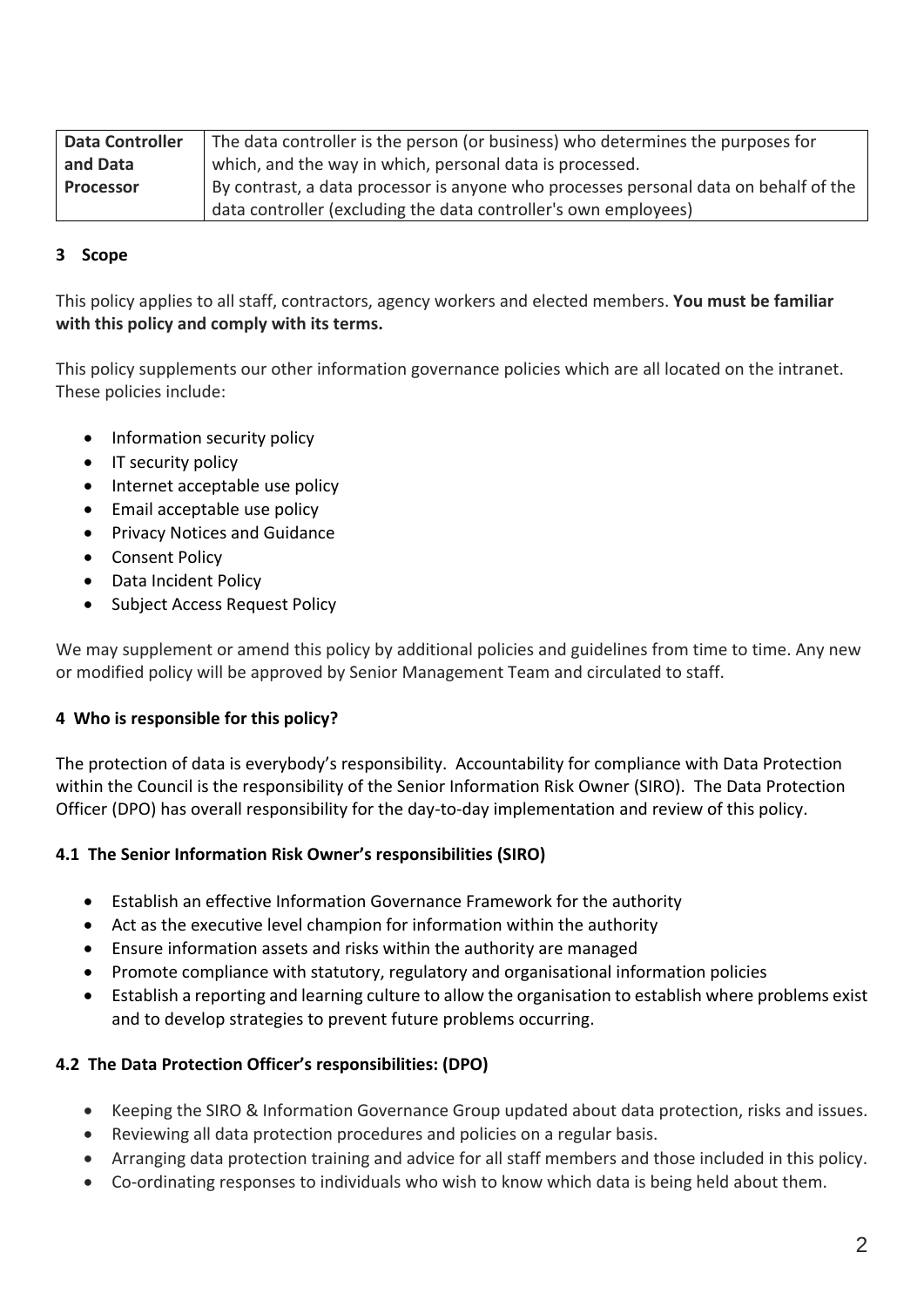Checking and approving with third parties that handle the authority's data, any contracts or agreement regarding data processing.

### **4.3 Designated Service Data Protection Lead**

- Acting at the key service link between the DPO and the service
- Regular review and upkeep of the service information asset register
- Processing and co-ordination data protection policies
- Processing data subject requests and freedom of information (FOI) requests.

#### **4.4 Responsibilities of the Head of IT & Digital Transformation**

- Ensure all systems, services, software and equipment meet acceptable security standards.
- Checking and scanning security hardware and software regularly to ensure it is functioning properly
- Researching third-party services, such as cloud services the authority is considering using to store or process data

## **5 Principles**

The data protection legislation & principles set out the main responsibilities for organisations.

Personal data shall be:

- 1) processed lawfully, fairly and in a transparent manner in relation to individuals;
- 2) collected for specified, explicit and legitimate purposes and not further processed in a manner that is incompatible with those purposes; further processing for archiving purposes in the public interest, scientific or historical research purposes or statistical purposes shall not be considered to be incompatible with the initial purposes;
- 3) adequate, relevant and limited to what is necessary in relation to the purposes for which they are processed;
- 4) accurate and, where necessary, kept up to date; every reasonable step must be taken to ensure that personal data that are inaccurate, having regard to the purposes for which they are processed, are erased or rectified without delay;
- 5) kept in a form which permits identification of data subjects for no longer than is necessary for the purposes for which the personal data are processed; personal data may be stored for longer periods insofar as the personal data will be processed solely for archiving purposes in the public interest, scientific or historical research purposes or statistical purposes subject to implementation of the appropriate technical and organisational measures required by the GDPR in order to safeguard the rights and freedoms of individuals; and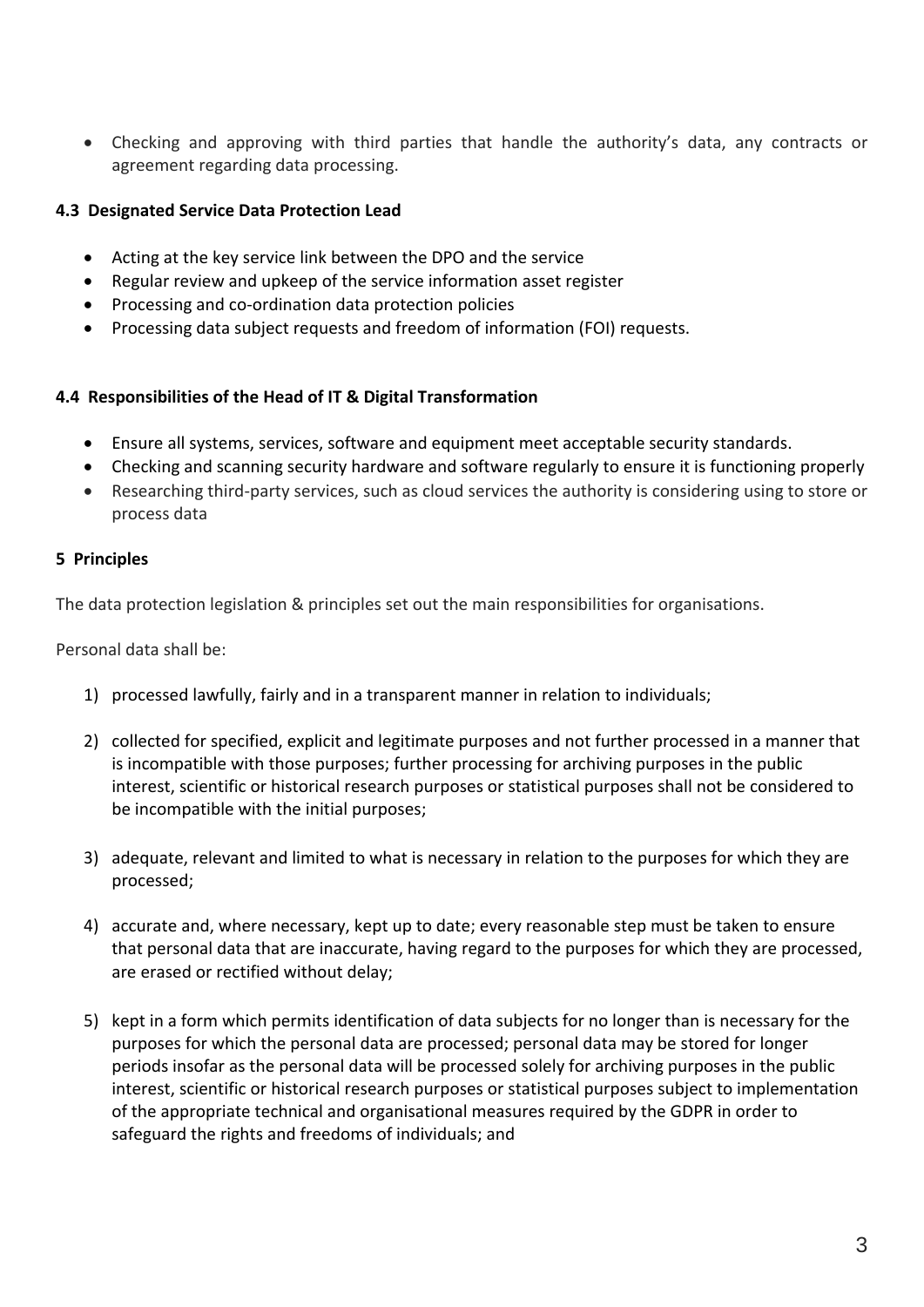6) processed in a manner that ensures appropriate security of the personal data, including protection against unauthorised or unlawful processing and against accidental loss, destruction or damage, using appropriate technical or organisational measures."

The ability to *demonstrate* compliance is a key change which everyone processing personal data must comply.

#### 6 Procedures

#### **6.1 Privacy Notices - transparency of data protection**

Data protection legislation states that we must have privacy notices which are *specific* to activity which requires personal information.

The privacy notice:

- Sets out the purposes for which we hold personal data
- Highlights that our work may require us to give information to third parties
- Provides that citizens have a right of access to the personal data that we hold about them

Being transparent and providing accessible information to individuals about how we will use their personal data is important for our organisation. The following questions must be answered when processing personal data:

| What information is being collected?                                                    |
|-----------------------------------------------------------------------------------------|
| Who is collecting it?                                                                   |
| How is it collected?                                                                    |
| Why is it being collected?                                                              |
| How will it be used?                                                                    |
| Who will it be shared with?                                                             |
| List the identity and contact details of any data<br>controllers                        |
| List the details of transfers outside of European<br>Economic Area (EEA) and safeguards |
| What is the retention period?                                                           |

Please refer to Privacy Notice templates and procedure.

#### **6.2 Personal Data**

We must process personal data fairly and lawfully in accordance with individuals' rights.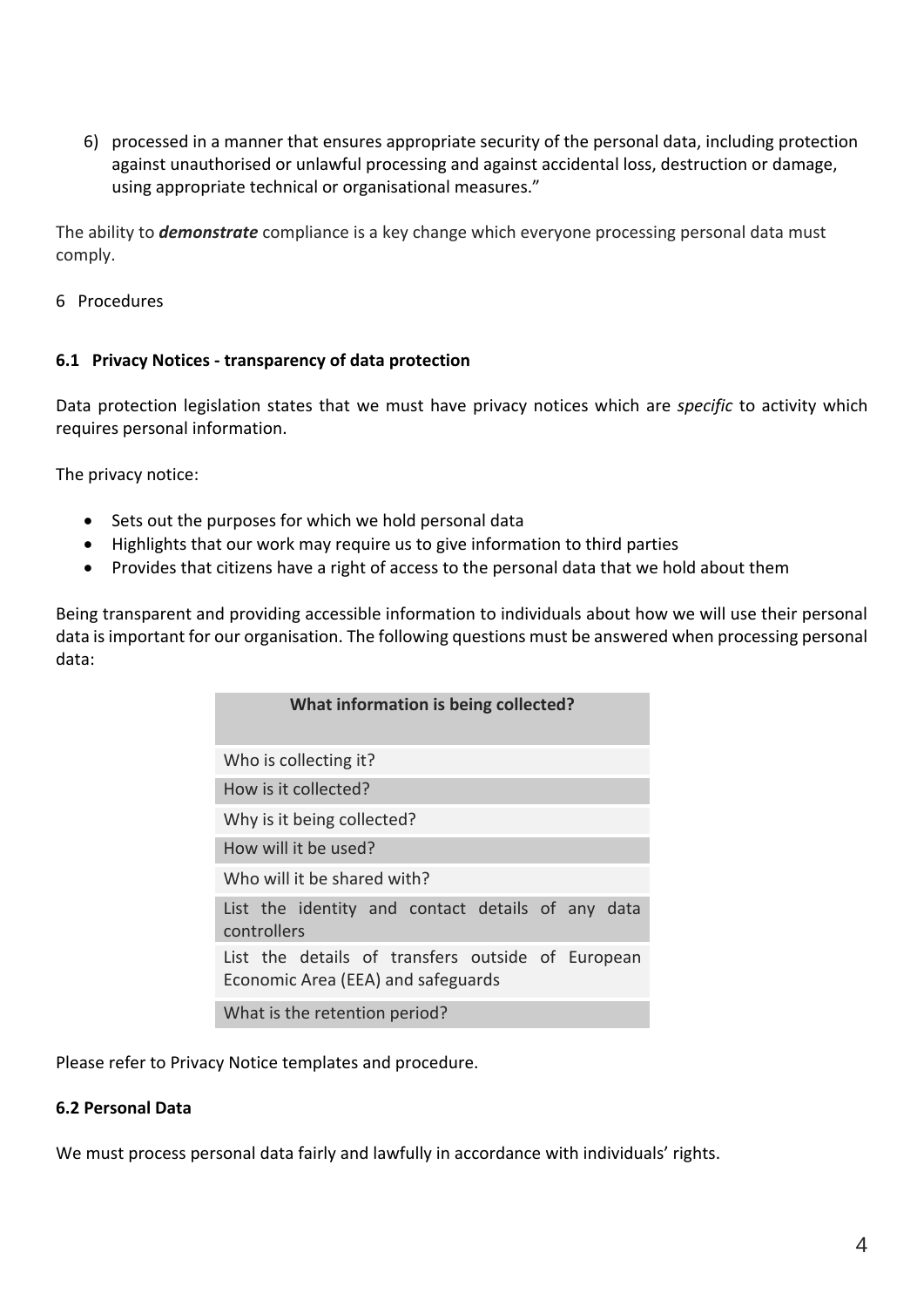The lawful basis for processing personal data requires that at least one of the following conditions **must** apply whenever you process personal data:

**(a) Consent:** the individual has given clear consent for you to process their personal data for a specific purpose.

**(b) Contract:** the processing is necessary for a contract you have with the individual, or because they have asked you to take specific steps before entering into a contract.

**(c) Legal obligation:** the processing is necessary for you to comply with the law (not including contractual obligations).

**(d) Vital interests:** the processing is necessary to protect someone's life.

**(e) Public task:** the processing is necessary for you to perform a task in the public interest or for your official functions, and the task or function has a clear basis in law.

**(f) Legitimate interests:** the processing is necessary for your legitimate interests or the legitimate interests of a third party unless there is a good reason to protect the individual's personal data which overrides those legitimate interests. (This does not apply to public authorities processing data to perform official tasks.

# **6.3 Special Categories data**

Special category data is personal data which is more sensitive, and so needs more protection.

In order to lawfully process special category data, you must identify both a lawful basis for processing personal data (see para 6.2) and a separate condition for processing special category data as outlined below. These 2 conditions do not have to be linked.

There are currently ten conditions for processing special category data but additional conditions and safeguards may be added.

You must determine your condition for processing special category data before you begin this processing, and you should document it.

In most cases where we process special categories data we will require the data subject's consent to do this unless exceptional circumstances apply or we are required to do this by law (e.g. to comply with legal obligations). Any such consent will need to clearly identify what the relevant data is, why it is being processed and to whom it will be disclosed.

The lawful basis for processing special categories data requires that in addition to the conditions listed in paragraph 6.2, you must also apply at least one of the following conditions whenever you process special categories data:

- a) **Explicit consent of the data subject,** unless reliance on consent is prohibited by EU or Member State law.
- b) Necessary for the **carrying out of obligations** under employment, social security or social protection law, or a collective agreement.
- c) Necessary **to protect the vital interests** of a data subject who is physically or legally incapable of giving consent – this is the equivalent of the wording in the DPA.
- d) Processing carried out in the course of its **legitimate activities with appropriate safeguards** by a notfor-profit body with a political, philosophical, religious or trade union aim provided the processing relates only to members or former members (or those who have regular contact with it in connection with those purposes) and provided there is no disclosure to a third party without consent.
- e) **Data manifestly made public** by the data subject.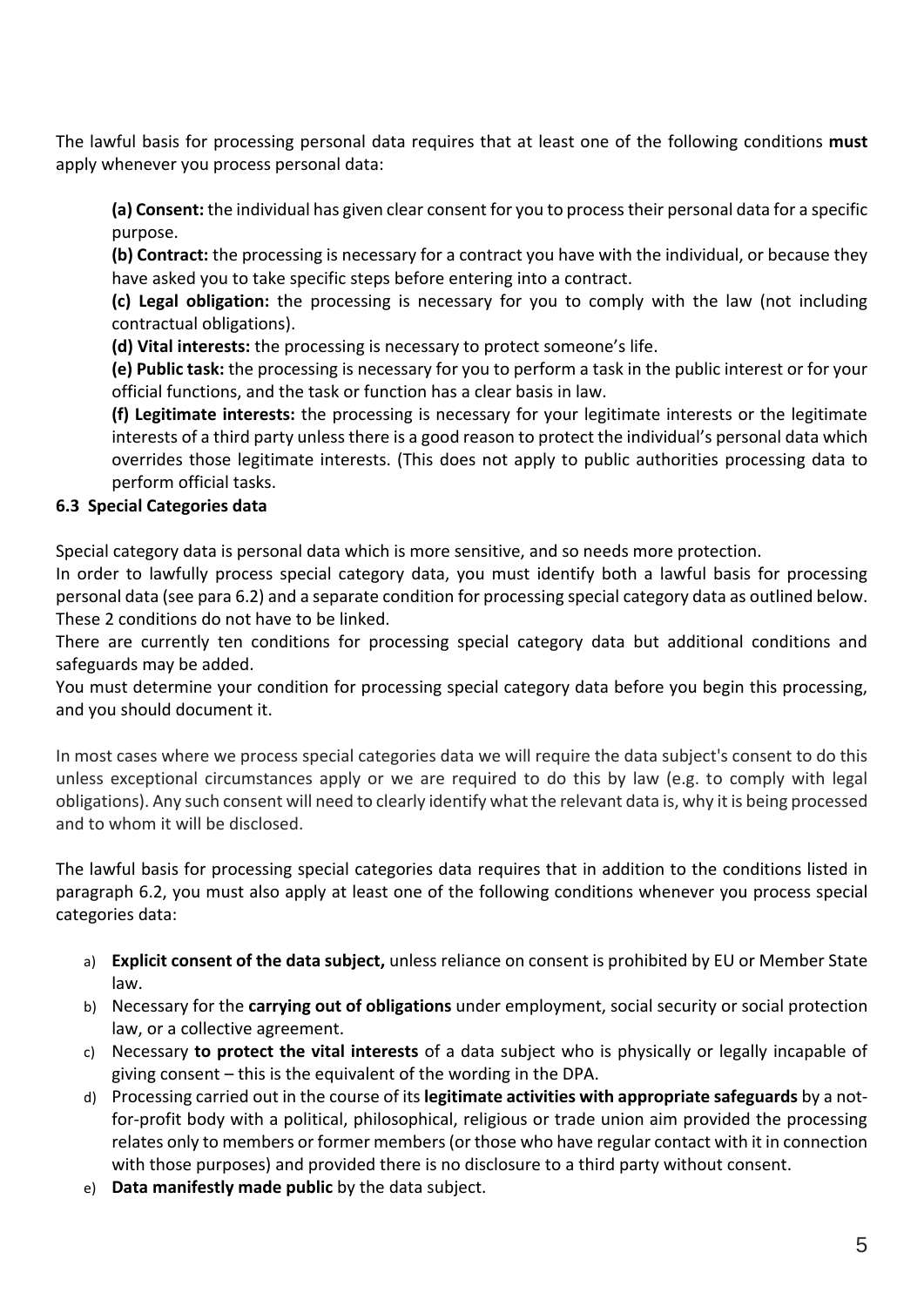- f) Necessary for the **establishment, exercise or defence of legal claims** or where courts are acting in their judicial capacity.
- g) Necessary for reasons of**substantial public interest** on the basis of Union or Member State law which is proportionate to the aim pursued and which contains appropriate safeguarding measures – this means that Member States can extend the circumstances where sensitive data can be processed in the public interest.
- h) Necessary for the purposes of **preventative or occupational medicine,** for assessing the working capacity of the employee, medical diagnosis, the provision of health or social care or treatment or management of health or social care systems and services on the basis of Union or Member State law or a contract with a health professional.
- i) Necessary for **reasons of public interest in the area of public health,** such as protecting against serious cross-border threats to health or ensuring high standards of healthcare and of medicinal products or medical devices
- j) Necessary for **archiving purposes in the public interest, or scientific and historical research** purposes or statistical purposes.

## **7 Accuracy and relevance**

We will ensure that any personal data we process is accurate, adequate, relevant and not excessive, given the purpose for which it was obtained. We will not process personal data obtained for one purpose for any unconnected purpose unless the individual concerned has agreed to this or would otherwise reasonably expect this.

Individuals may ask us to correct inaccurate personal data relating to them.

We will make it clear to citizens that they must take reasonable steps to ensure that personal data we hold about them is accurate and updated as required. This will be communicated through the Council's Privacy notice.

#### **8 Data security**

Staff, agency staff, contractors and elected members must protect personal data and keep it secure, to prevent loss or misuse. Where other organisations process personal data as a service on our behalf, services must liaise with the DPO to establish what, if any, additional specific data security arrangements need to be implemented in contracts with those third party organisations.

#### **9 Storing data securely**

- In cases when data is stored on printed paper, it should be kept in a secure place where unauthorised personnel cannot access it
- Printed data should be shredded when it is no longer needed and/or confidential waste?
- Data stored on a computer should be protected by strong passwords.
- Data stored on external devices must be encrypted and locked away securely when they are not being used
- Any cloud used to store data must have the prior approval of the Head of IT & Digital Transformation.
- Servers containing personal & special categories data must be kept in a secure location.
- Data should be regularly backed up in line with our backup procedures
- Data should never be saved directly to mobile devices such as laptops, tablets or smartphones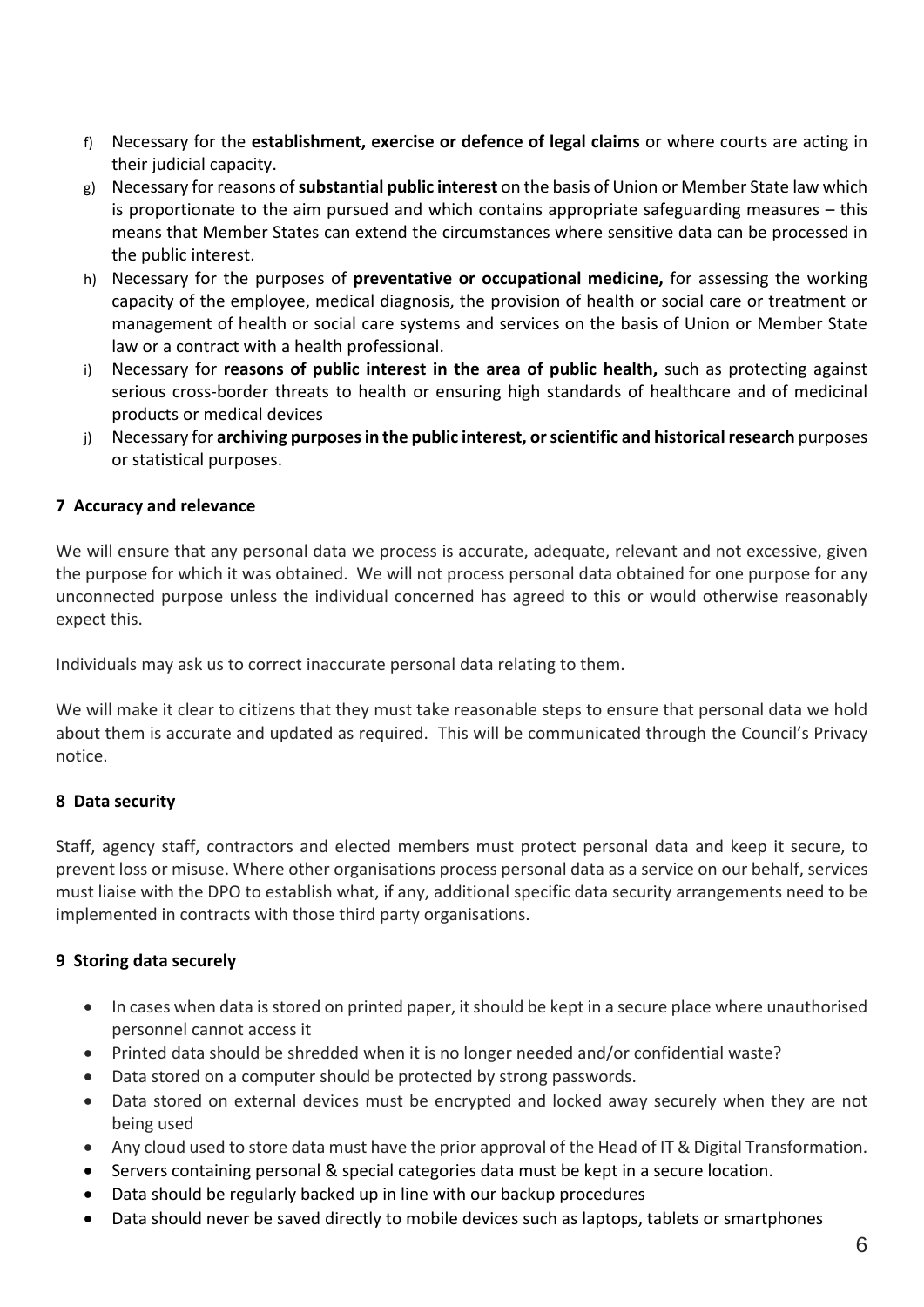All personal and special categories data stored on the company's IT systems must be identified using the Corporate Data Classification solution and handled in line with the IT Security Policy.

### **10 Data retention**

We must retain personal & special categories data for no longer than is necessary. What is necessary will depend on the circumstances of each case, taking into account the reasons that the personal data was obtained, but should be determined in a manner consistent with our **Retention Schedule Guidance**.

## **11 Information Sharing**

The Data Protection Act is not a barrier to sharing information but rather provides a framework to ensure that personal information about living persons is shared appropriately. **Staff should not hesitate to share personal information in order to prevent abuse or serious harm, in an emergency or in life-or-death situations**. If there are concerns relating to child or adult protection issues, then the relevant procedures should be followed.

The Wales Accord on the Sharing of Personal Information (WASPI) was developed as a practical approach to multi agency sharing for the public sector in Wales, which the Council signed up to in June 2011.

Information sharing is key to joined up service delivery. Decisions on whether to share information must be taken on a case-by-case basis which should then be supported by the production of either an Information Sharing Protocol (ISP) or a Data Disclosure Agreement (DDA).

Each ISP and/or DDA must have a clearly defined purpose for the sharing and must be seen and registered by the Information Governance Unit before being signed off at Head of Service level.

# **12 Transferring data internationally**

There are restrictions on international transfers of personal & special categories data. You must not transfer personal & special categories data anywhere outside the UK without first consulting the Data Protection Officer.

#### **13 Data Subject's Rights**

Data Protection legislation provides the following rights for individuals:

- 1. The right to be informed
- 2. The right of access
- 3. The right to rectification
- 4. The right to erase
- 5. The right to restrict processing
- 6. The right to data portability
- 7. The right to object
- 8. Rights in relation to automated decision making and profiling.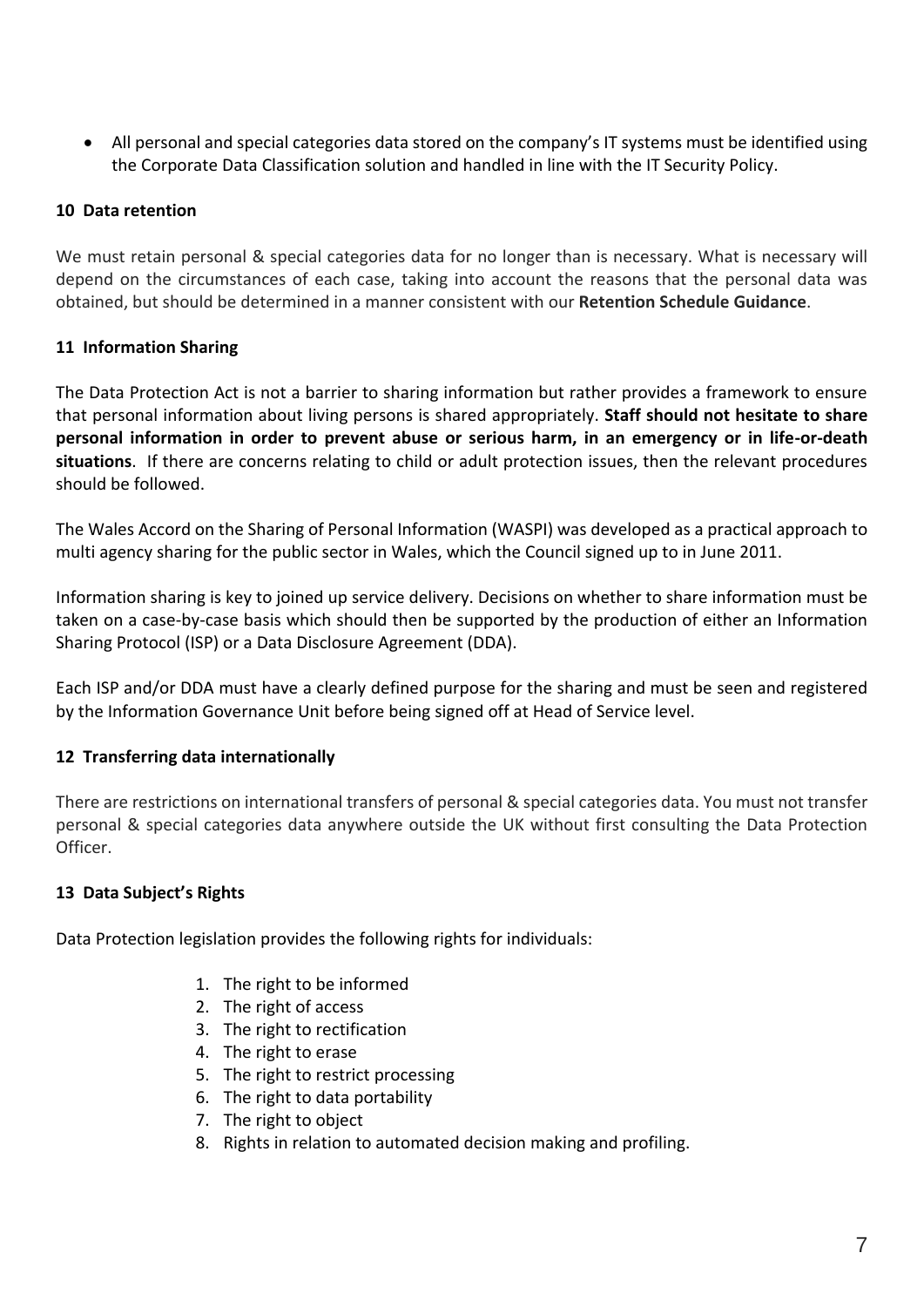# **1 The right to be informed**

Individuals have the right to know that information about them is being processed. This is done through a privacy notice. The information that must be supplied is determined by whether or not the authority obtained the personal data directly from individuals. The information you supply about the processing of personal data must be:

- concise, transparent, intelligible and easily accessible;
- written in clear and plain language, particularly if addressed to a child; and
- free of charge.

#### **2 The right of access (subject access requests)**

Individuals are entitled, subject to certain exemptions, to request access to information held about them. If you receive a subject access request, you should refer that request immediately to the Designated Service Data Protection Lead.

We will abide by any request from an individual not to use their personal data for direct marketing purposes and notify the designated service data protection lead about any such request.

Do not send direct marketing material to someone electronically (e.g. via email) unless you have an existing business relationship with them in relation to the services being marketed.

Please contact the DPO for advice on direct marketing before starting any new direct marketing activity.

The school will respond immediately to confirm they have received the request. The schools are obliged to respond to this request in 20 working days. If this timeframe is not duable we will contact to inform of this in the first instance.

#### **3 The right to Rectification**

Individuals are entitled to have personal data rectified if it is inaccurate or incomplete. If the personal data in question has already been to third parties, we must inform those third parties of the rectification where possible. We must also inform the individuals about the third parties to whom the data has been disclosed where appropriate.

We must respond within one month. This can be extended by two months where the request for rectification is complex. Where we are not taking action in response to a request for rectification, we must explain why to the individual, informing them of their right to complain to the Information Commissioner Office.

#### **4 The right to erasure (also known as the right to be forgotten)**

A data subject may request that any information held on them is deleted or removed, and any third parties who process or use that data must also comply with the request. An erasure request can only be refused if an exemption applies. We must respond within one calendar month.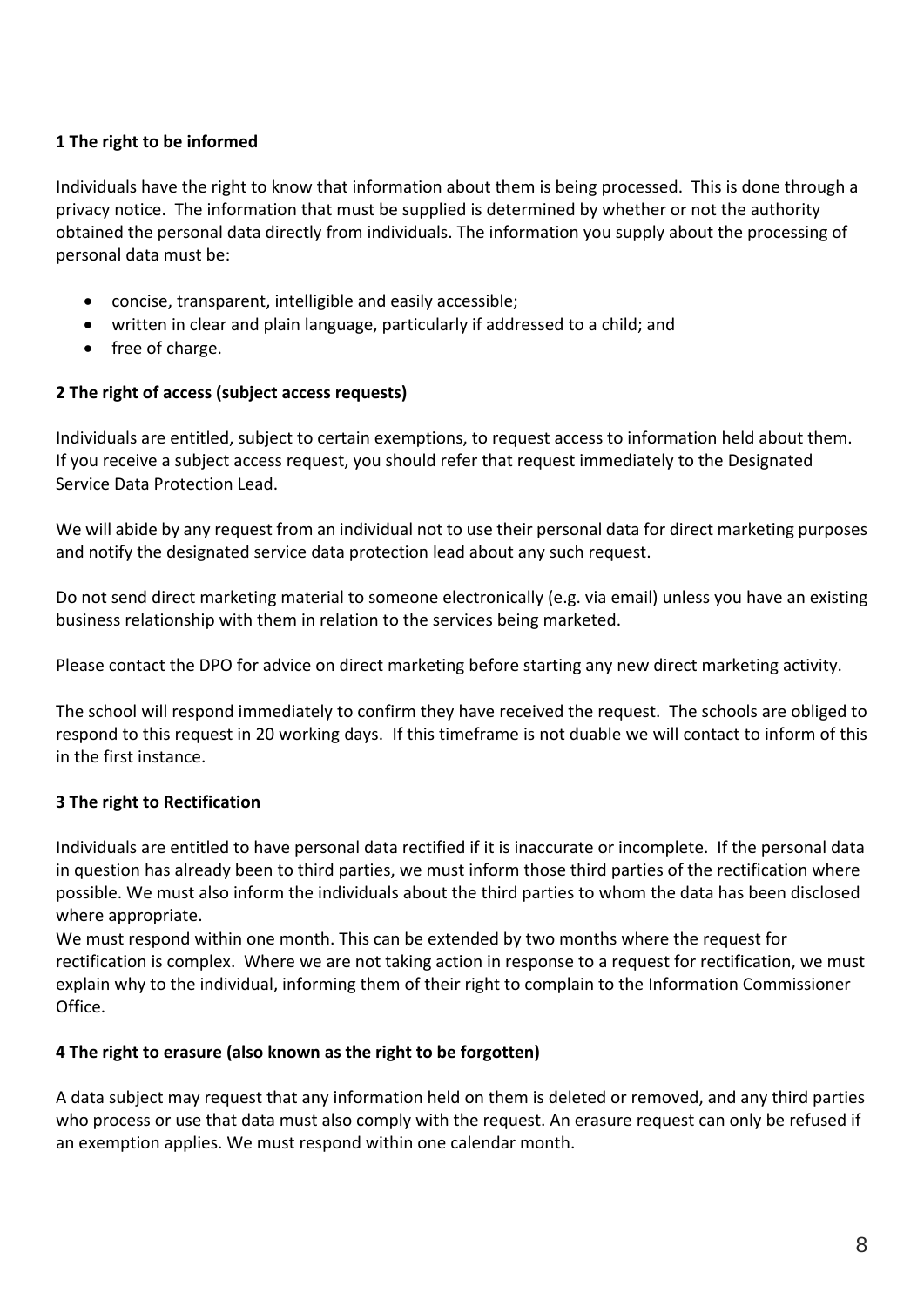# **5 The right to restrict processing**

We will be required to restrict the processing of personal data in the following circumstances:

- Where an individual contests the accuracy of the personal data, we should restrict the processing until we have verified the accuracy of the personal data.
- Where an individual has objected to the processing (where it was necessary for the performance of a public interest task or purpose of legitimate interests), and we are considering whether the authority's legitimate grounds override those of the individual.
- When processing is unlawful and the individual opposes erasure and requests restriction instead.
- If we no longer need the personal data but the individual requires the data to establish, exercise or defend a legal claim.
- We may need to review procedures to ensure we are able to determine where you may be required to restrict the processing of personal data.

If we have disclosed the personal data in question to third parties, we must inform them about the restriction on the processing of the personal data, unless it is impossible or involves disproportionate effort to do so.

We must inform individuals when we decide to lift a restriction on processing.

# **6 The right to data portability**

Upon request, a data subject should have the right to receive a copy of their data in a structured format. These requests should be processed within one month, provided there is no undue burden and it does not compromise the privacy of other individuals. A data subject may also request that their data is transferred directly to another system. This must be done for free. The right to data portability only applies:

- to personal data an individual has provided to a controller;
- where the processing is based on the individual's consent or for the performance of a contract; and
- when processing is carried out by automated means.

# **7 The right to object**

Individuals have the right to object to:

- processing based on legitimate interests or the performance of a task in the public interest/exercise of official authority (including profiling);
- direct marketing (including profiling); and
- processing for purposes of scientific/historical research and statistics.

# **8 Rights in relation to automated decision making and profiling.**

Data Protection legislation makes provisions for:

- automated individual decision-making (making a decision solely by automated means without any human involvement);and
- profiling (automated processing of personal data to evaluate certain things about an individual). Profiling can be part of an automated decision-making process.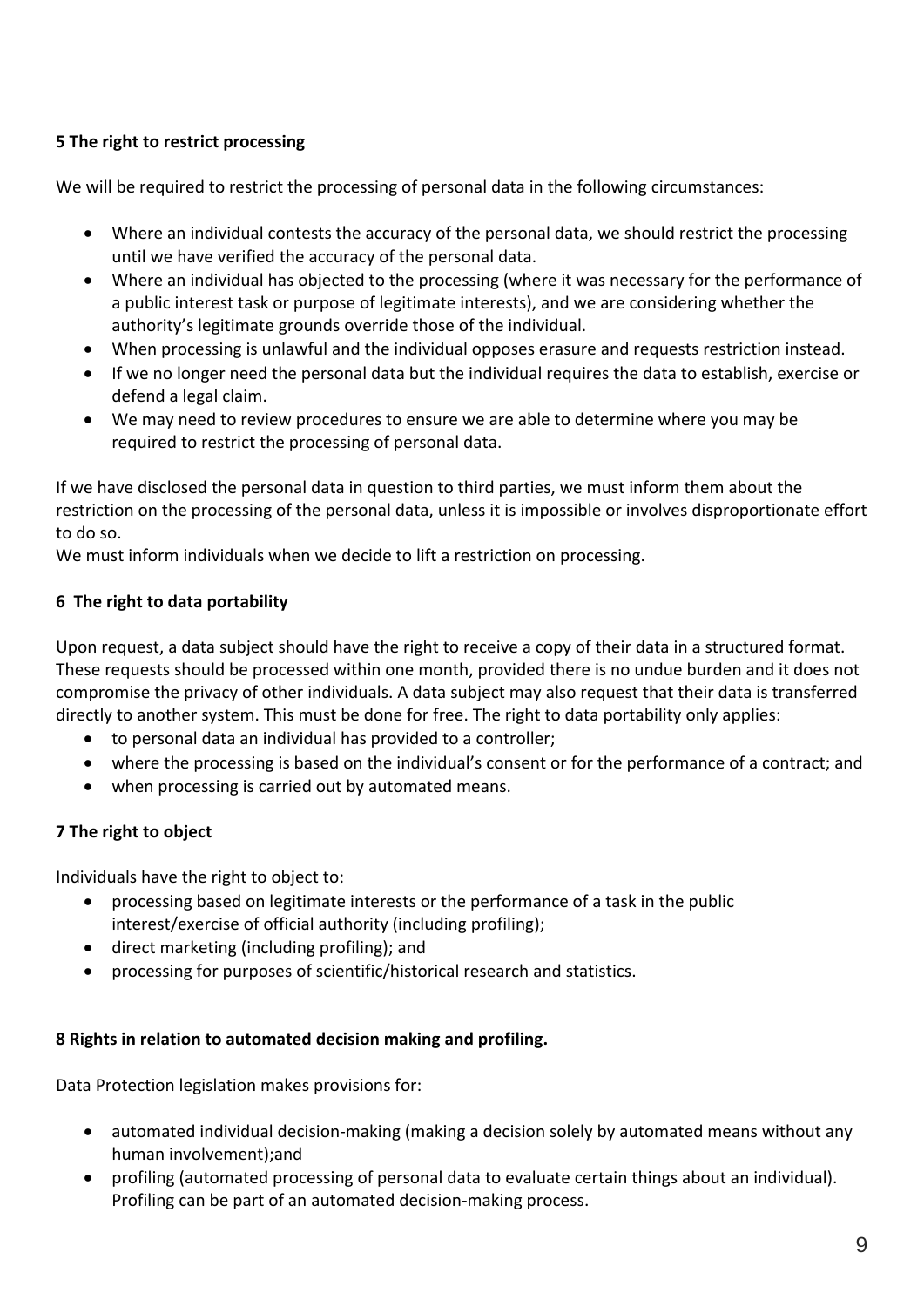The legislation applies to all automated individual decision-making and profiling. There are additional rules to protect individuals if you are carrying out solely automated decision-making that has legal or similarly significant effects on them. You can only carry out this type of decision-making where the decision is:

- necessary for the entry into or performance of a contract; or
- authorised by Union or Member state law applicable to the controller; or
- based on the individual's explicit consent.

You must identify whether any of your automated decision making has legal or similarly significant effects on them. If so, make sure that you:

- give individuals information about the processing;
- introduce simple ways for them to request human intervention or challenge a decision;
- carry out regular checks to make sure that your systems are working as intended.

#### **14 Protection of children and vulnerable people**

Where information is passed to the Council concerning safeguarding, then the risk posed and the individual's right to privacy will have to be balanced against each other.

If information received by the Council relating to any person(s) who may come into contact in any way with children and/or vulnerable persons raises concerns as to the appropriateness of the person(s) having contact with children and/or vulnerable people and/or as to the future well-being of such children and/or vulnerable persons, **the Council will consider it a duty to share that information**. It may be shared with any appropriate individual, company group, committee, Police Force and other Council or agency if the balance of risk is deemed to require the sharing of such information.

## *CONWY COUNTY BOROUGH COUNCIL DEEMS THE DUTY TO SAFEGUARD VULNERABLE PEOPLE AS AN OVER-RIDING DUTY TO THE DUTY TO PROTECT INFORMATION.*

#### **15 Imagery**

The Council will ensure, where necessary, that all the people who will appear in a photograph, video or web cam image are made aware that such recording is taking place, with the exception of CCTV where signage is used to alert the public in areas where cameras are covering public space. The Council will also make clear why it is using that person's image, what it will be used for.

Legal guidance states that by the age of 13 a child may be considered to have `sufficient maturity' to understand their rights under the Act.

However, The Council has decided that parental/ guardian consent should be sought up to the age of 18 years. However, the views of children aged 13 years and over should be considered.

#### **16 Training**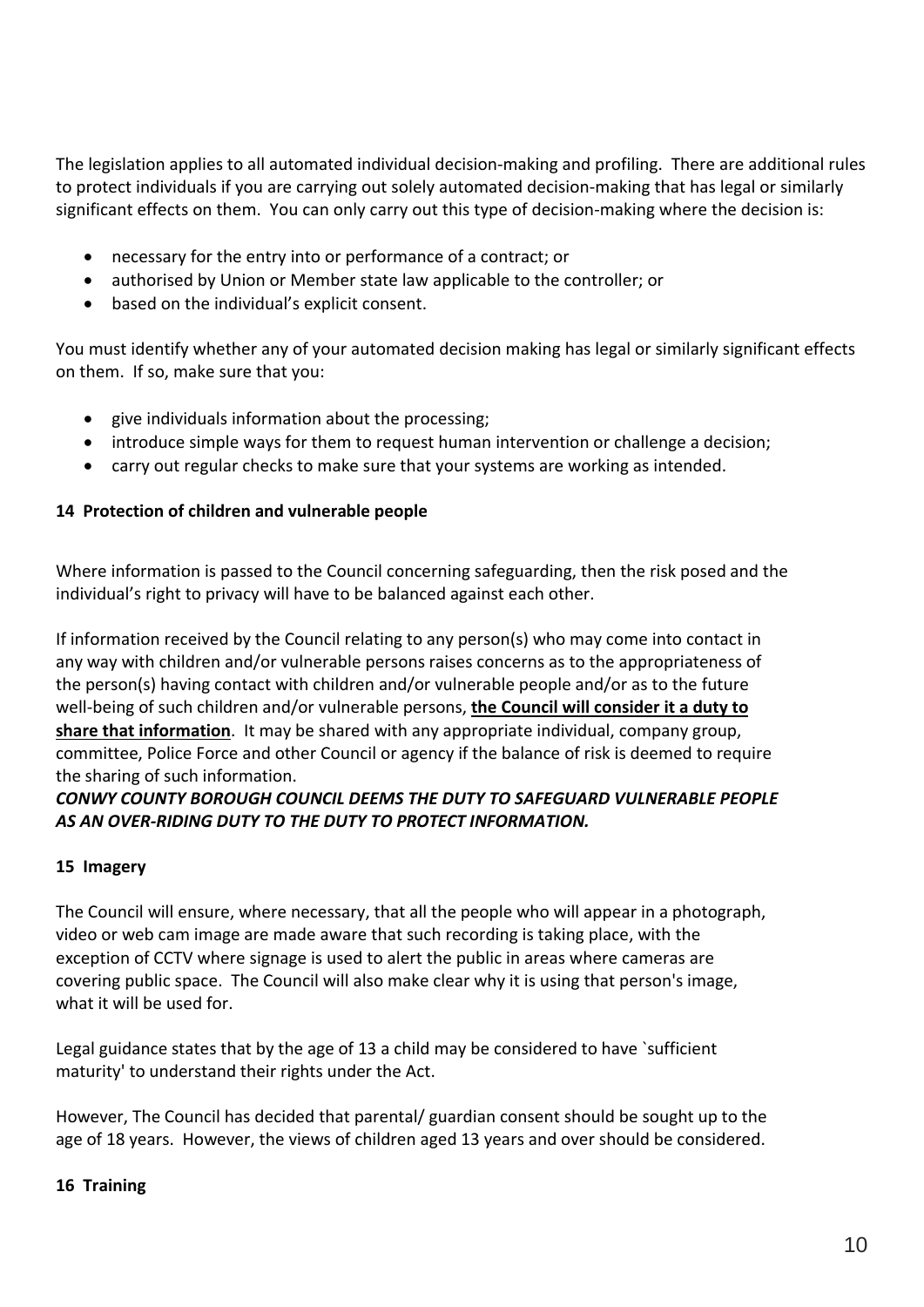All staff and elected members will receive e learning training on data protection. New starters will receive training as part of the induction process. Further training will be provided at least every two years or whenever there is a substantial change in the law or our policy and procedure.

Training can be access through the Corporate Training Programme

It will cover:

- The law relating to data protection
- Data protection and related policies and procedures.

#### **Completion of training is mandatory.**

#### **17 Privacy by design and default**

Privacy by design is an approach to projects, processes or activities that promote privacy and data protection compliance from the start. The service initiating a new project, process or activity will be responsible for conducting a Privacy Impact screening and if necessary a full assessment.

When relevant, and when it does not have a negative impact on the data subject, privacy settings will be set to the most private by default.

#### **18 International data transfers**

No data may be transferred outside of the European Economic Area (EEA) without first discussing it with the data protection officer.

#### **19 Information Asset Register and data audit**

Each service will have a **data protection lead** who is responsible for the regular review and up keep of the service information asset register. Regular data audits to manage and mitigate risks will inform the data register. The asset register contains information on what data is held, where it is stored, how it is used, who is responsible and any further regulations or retention timescales that may be relevant.

#### **20 Reporting an incident**

All members of staff & elected members have an obligation to report actual or potential data protection incidents **as soon as possible** to the DPO. This is necessary to:

- Investigate the failure and take remedial steps if necessary
- Maintain a register of compliance failures
- If necessary, notify the Information Commissioner's Office (ICO) within 72 hours of any compliance failures that are material either in their own right or as part of a pattern of failures.